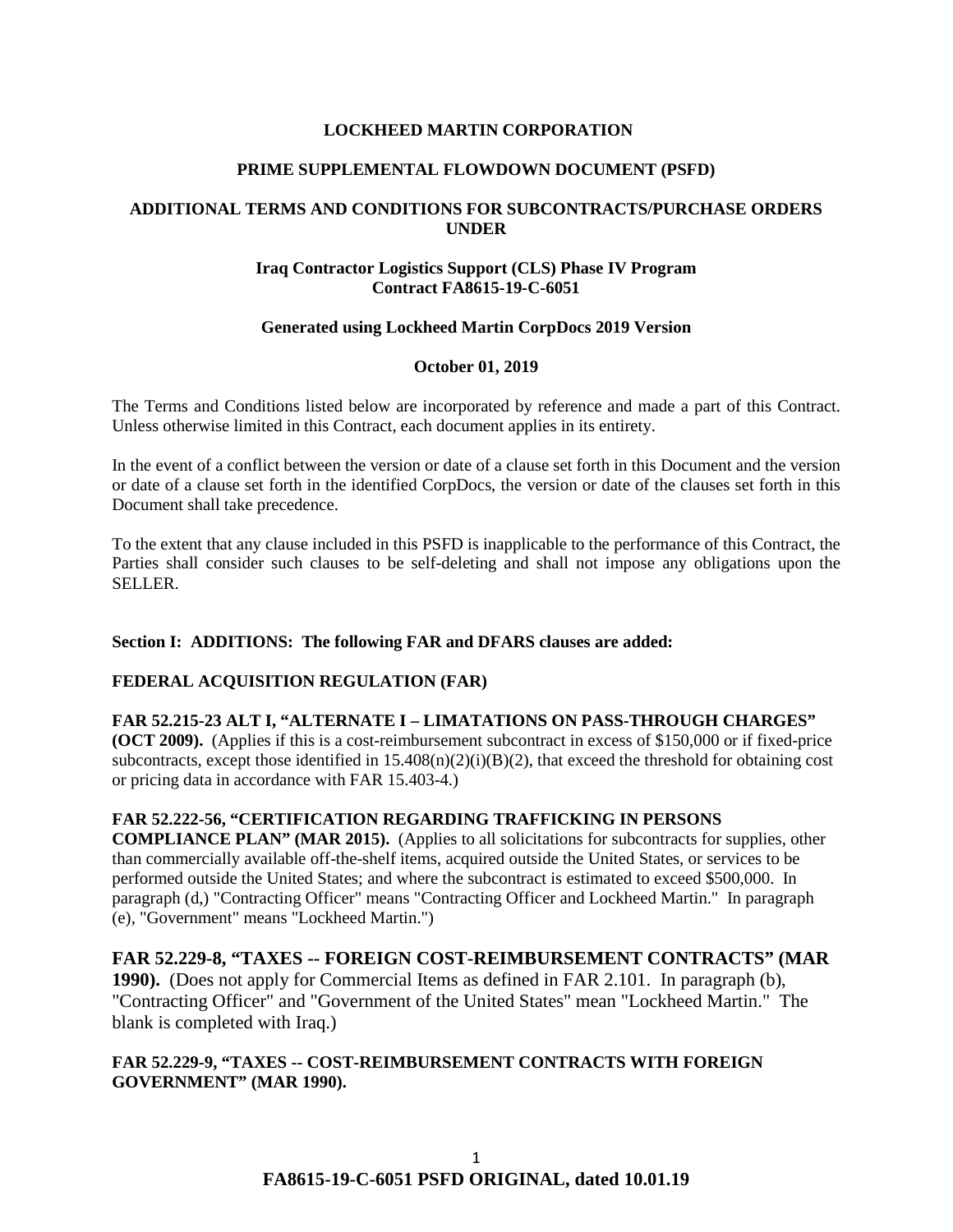**FAR 52.232-39, "UNENFORCEABILITY OF UNAUTHORIZED OBLIGATIONS" (JUN 2013).** (Applies to subcontracts where software or services will be retransferred to the Government.)

# **DEFENSE FEDERAL ACQUISITION REGULATION SUPPLEMENT (DFARS)**

**DFARS 252.225-7027, "RESTRICTION ON CONTINGENT FEES FOR FOREIGN MILITARY SALES" (APR 2003).** (The reference to the clause in paragraph (a) means FAR 52.203-5. The blank in paragraph (b)(1) is completed with "any Government." Subparagraph (b)(2) is deleted.)

**DFARS 252.225-7028, "EXCLUSIONARY POLICIES AND PRACTICES OF FOREIGN GOVERNMENTS" (APR 2003) (**Does not apply for Commercial Items as defined in FAR 2.101.)

**DFARS 252.228-7001, "GROUND AND FLIGHT RISK" (JUN 2010). (**In paragraph  $(a)(1)(i)$  "this contract" means "the prime contract." The following is added at the beginning of the clause: "Communications between Seller and the Government shall be made through Lockheed Martin. Any equitable adjustment provided for this clause shall be implemented in this contract to the extent such adjustment is implemented in the prime contract." Subparagraphs  $(d)(2)(ii)$ ,  $(d)(3)(ii)$  and the last sentence of subparagraph  $(i)(2)$  are deleted. Does not apply for Commercial Items as defined in FAR 2.101**.)** 

**DFARS 252.243-7002, "REQUESTS FOR EQUITABLE ADJUSTMENT" (DEC 2012).** (Applies if subcontract is over \$150,000. "Government" means "Lockheed Martin." Does not apply for Commercial Items as defined in FAR 2.101.)

**DFARS 252.246-7001, "WARRANTY OF DATA" (MAR 2014).** (Applies if Seller is required to provide data. "Government" means "Lockheed Martin or the Government." "Contracting Officer" means "Lockheed Martin." The last sentence in paragraph (b) is changed to read as follows: "The warranty period shall extend for three years after completion of delivery of the data to Lockheed Martin, or if the data is delivered to the Government, either by Lockheed Martin or Seller, the warranty period shall extend for three years after delivery to the Government." Does not apply for Commercial Items as defined in FAR 2.101.)

**DFARS 252.247-7003, "PASS-THROUGH OF MOTOR CARRIER FUEL SURCHARGE ADJUSTMENT TO THE COST BEARER" (JUN 2013).** (Communication with the Contracting Officer shall be made through Lockheed Martin.)

**Section III: Modify the following FAR and DFARS clauses as directed below:** 

Replace **FAR 52.215-12, "SUBCONTRACTOR CERTIFIED COST OR PRICING DATA" (OCT 2010)**, with **FAR 52.215-12, "SUBCONTRACTOR CERTIFIED COST OR PRICING DATA" (DEVIATION 2018-O0015) (MAY 2018)**. (Applies if this contract exceeds the threshold for submission of certified cost or pricing data at FAR 15.403-4 and is not otherwise exempt from the requirement to provide cost or pricing data. Not applicable to Commercial Items as defined in FAR 2.101).